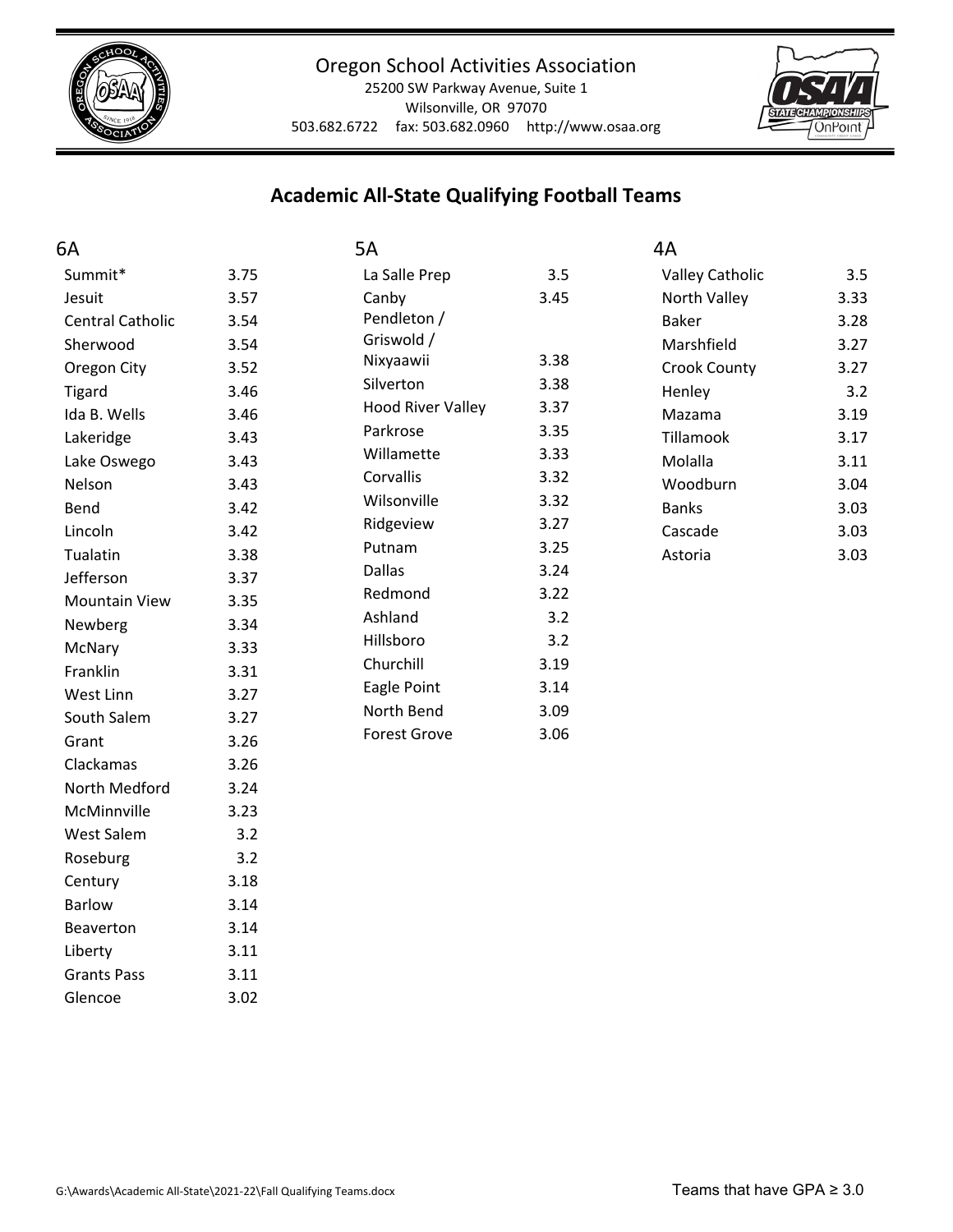

25200 SW Parkway Avenue, Suite 1 Wilsonville, OR 97070 503.682.6722 fax: 503.682.0960 http://www.osaa.org



#### 3A Warrenton 3.63 St. Mary's School 3.5 Cascade Christian 3.47 Vale 3.35 South Umpqua 3.33 Philomath 3.27 Siuslaw 3.21 Amity 3.21 Scio 3.18 Yamhill-Carlton 3.14 Santiam Christian 3.14 Burns 3.13 Blanchet Catholic 3.1 Harrisburg 3.04

| 2А                  |      |
|---------------------|------|
| Monroe              | 3.73 |
| Knappa              | 3.62 |
| Jefferson           | 3.5  |
| Regis               | 3.42 |
| Salem Academy       | 3.36 |
| Oakland             | 3.3  |
| Kennedv             | 3.28 |
| Weston-McEwen       | 3.2  |
| Culver              | 3.16 |
| <b>Central Linn</b> | 3.16 |
| Coquille            | 3.01 |

# 1A

| Crosspoint Christian | 3.66 |
|----------------------|------|
| Wallowa              | 3.62 |
| Powder Valley        | 3.55 |
| Joseph               | 3.51 |
| Pine Eagle           | 3.41 |
| St. Paul             | 3.34 |
| Lost River           | 3.32 |
| Waldport             | 3.29 |
| Adrian               | 3.23 |
| Imbler               | 3.15 |
| Ione / Arlington     | 3.12 |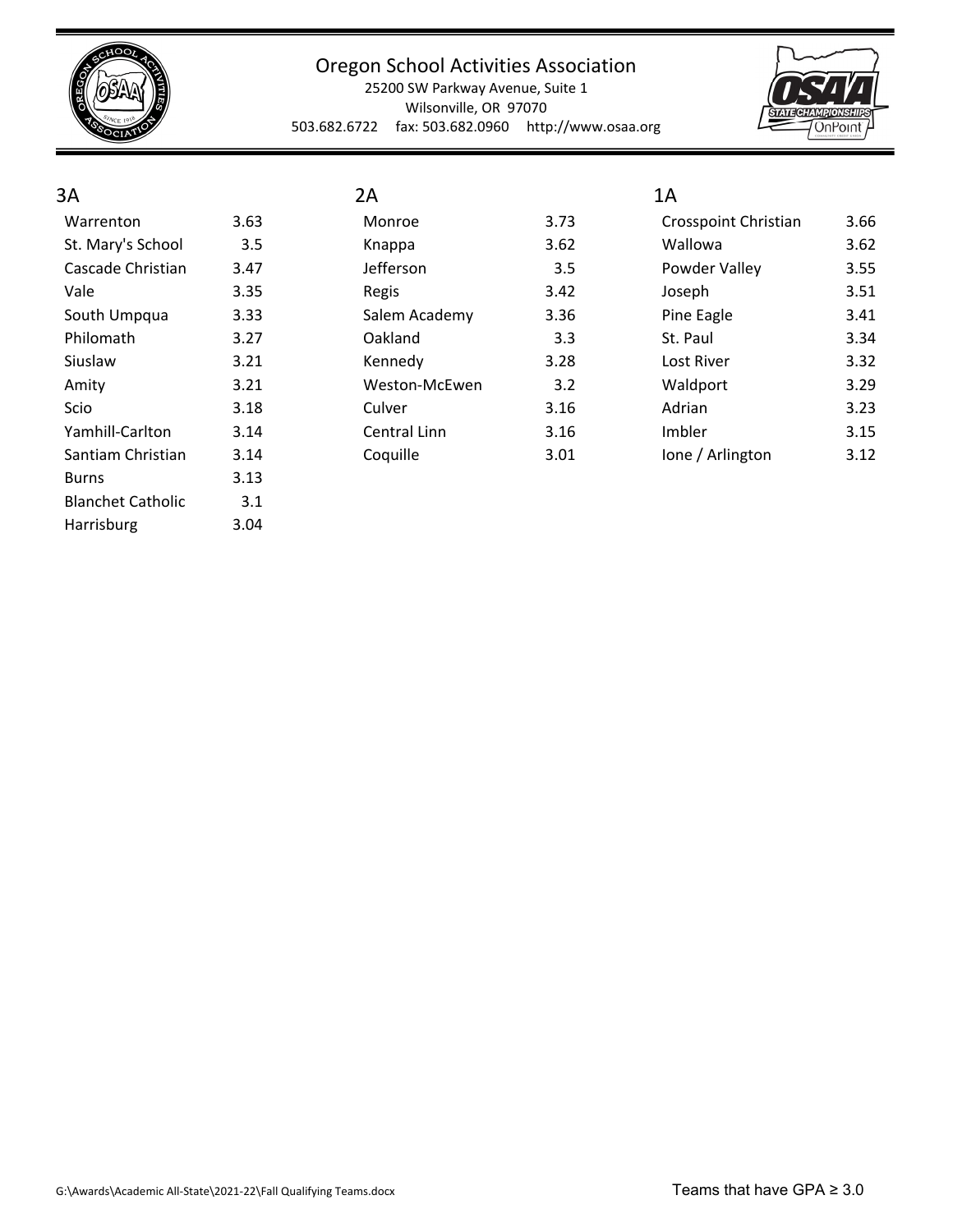



#### Wilsonville, OR 97070

503.682.6722 fax: 503.682.0960 http://www.osaa.org

## **Academic All‐State Qualifying Volleyball Teams**

| 6A                   |                | Century                  | 3.34 | 4A                     |      |
|----------------------|----------------|--------------------------|------|------------------------|------|
| South Eugene*        | $\overline{4}$ | Jefferson                | 3.3  | Mazama                 | 3.92 |
| Nelson               | 3.95           | Grant                    | 3.2  | North Valley           | 3.9  |
| McNary               | 3.91           | Sandy                    | 3.04 | Henley                 | 3.88 |
| Jesuit               | 3.86           |                          |      | <b>Sisters</b>         | 3.86 |
| Ida B. Wells         | 3.86           |                          |      | <b>Baker</b>           | 3.83 |
| South Salem          | 3.86           | 5A                       |      | North Marion           | 3.83 |
| North Medford        | 3.85           | <b>Crescent Valley</b>   | 3.91 | Marshfield             | 3.8  |
| Oregon City          | 3.85           | <b>Crook County</b>      | 3.88 | Tillamook              | 3.75 |
| Cleveland            | 3.84           | Putnam                   | 3.85 | Woodburn               | 3.72 |
| Tualatin             | 3.84           | Ashland                  | 3.84 | Cascade                | 3.71 |
| Lake Oswego          | 3.82           | Willamette               | 3.83 | Phoenix                | 3.68 |
| Newberg              | 3.82           | Scappoose                | 3.82 | <b>Valley Catholic</b> | 3.5  |
| Roosevelt            | 3.82           | Eagle Point              | 3.82 | Siuslaw                | 3.5  |
| Lakeridge            | 3.8            | La Salle Prep            | 3.81 | <b>Cottage Grove</b>   | 3.48 |
| Bend                 | 3.8            | Churchill                | 3.79 | Philomath              | 3.48 |
| Glencoe              | 3.79           | Ridgeview                | 3.77 | <b>Hidden Valley</b>   | 3.45 |
| <b>Forest Grove</b>  | 3.79           | South Albany             | 3.76 | <b>Sweet Home</b>      | 3.43 |
| <b>Tigard</b>        | 3.79           | West Albany              | 3.73 | Stayton                | 3.42 |
| Beaverton            | 3.78           | Pendleton                | 3.72 | Astoria                | 3.38 |
| St. Mary's Academy   | 3.77           | <b>Dallas</b>            | 3.7  | Gladstone              | 3.33 |
| <b>Barlow</b>        | 3.76           | Hillsboro                | 3.7  | Molalla                | 3.26 |
| West Linn            | 3.76           | Wilsonville              | 3.69 | <b>Banks</b>           | 3.26 |
| Summit               | 3.75           | <b>Hood River Valley</b> | 3.64 |                        |      |
| <b>Mountain View</b> | 3.74           | Silverton                | 3.62 |                        |      |
| <b>West Salem</b>    | 3.72           | Redmond                  | 3.58 |                        |      |
| Clackamas            | 3.71           | Parkrose                 | 3.56 |                        |      |
| Canby                | 3.69           | North Bend               | 3.56 |                        |      |
| <b>Grants Pass</b>   | 3.68           | Corvallis                | 3.53 |                        |      |
| Franklin             | 3.67           | Crater                   | 3.46 |                        |      |
| Central Catholic     | 3.64           | St. Helens               | 3.44 |                        |      |
| Roseburg             | 3.6            |                          |      |                        |      |
| Sherwood             | 3.59           |                          |      |                        |      |
| Liberty              | 3.59           |                          |      |                        |      |
| McMinnville          | 3.58           |                          |      |                        |      |
| Lincoln              | 3.57           |                          |      |                        |      |
| McDaniel             | 3.52           |                          |      |                        |      |
| David Douglas        | 3.51           |                          |      |                        |      |
| Centennial           | 3.45           |                          |      |                        |      |

Gresham 3.4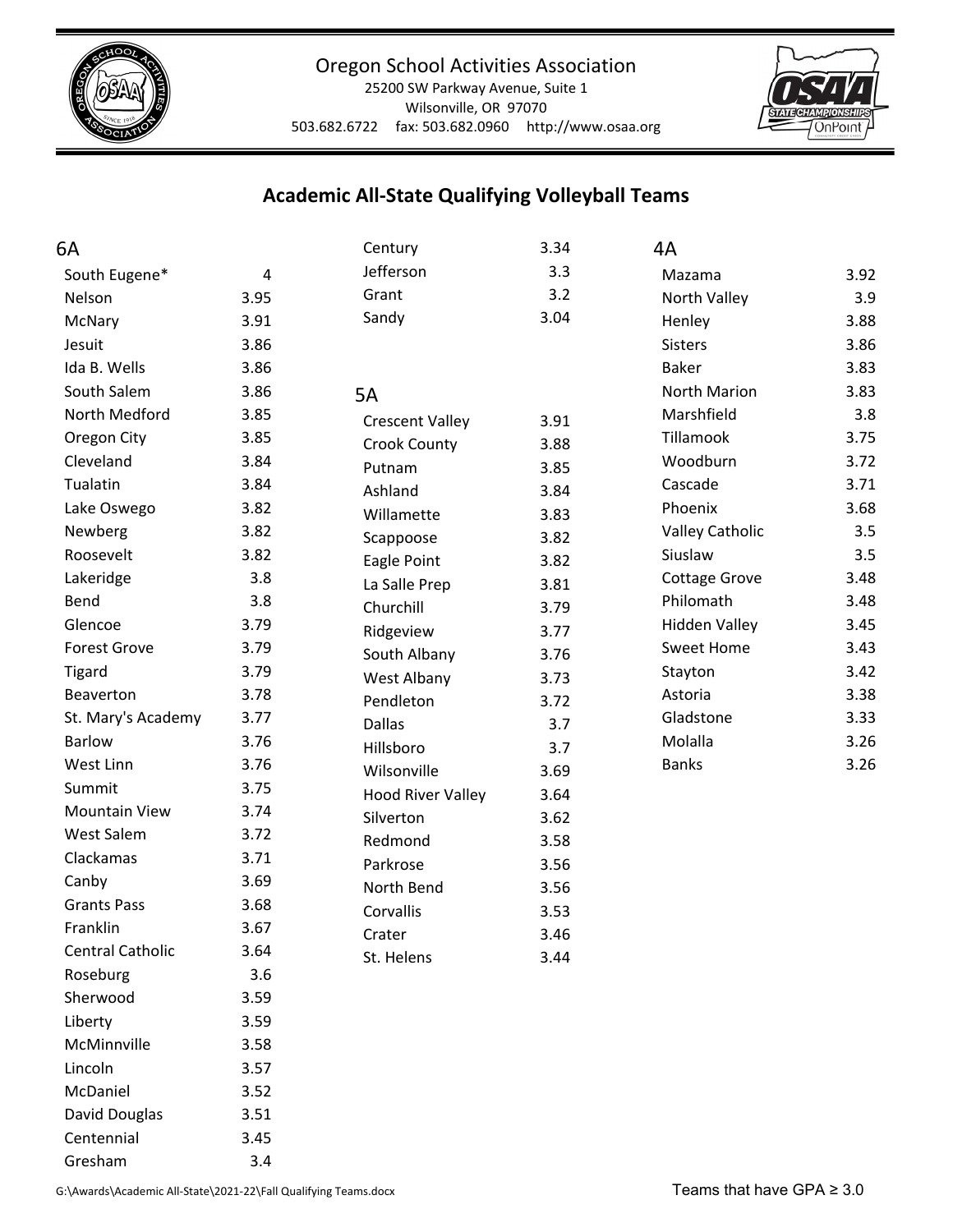

25200 SW Parkway Avenue, Suite 1 Wilsonville, OR 97070 503.682.6722 fax: 503.682.0960 http://www.osaa.org



| 3A                        |      | 2A                  |      | 1A                      |      |
|---------------------------|------|---------------------|------|-------------------------|------|
| Burns*                    | 4    | Oakland             | 3.94 | <b>Trinity Lutheran</b> | 3.97 |
| <b>Portland Adventist</b> |      | Kennedy             | 3.84 | Southwest Christian     | 3.88 |
| Acad.                     | 3.91 | Monroe              | 3.83 | Powder Valley           | 3.83 |
| St. Mary's School         | 3.91 | Lost River          | 3.82 | Central Christian       | 3.77 |
| <b>Blanchet Catholic</b>  | 3.9  | East Linn Christian |      | Rogue Valley            |      |
| Warrenton                 | 3.88 | Acad.               | 3.78 | Adventist Acad.         | 3.77 |
| South Umpqua              | 3.81 | Lakeview            | 3.76 | Joseph                  | 3.72 |
| <b>Horizon Christian</b>  | 3.74 | Jefferson           | 3.75 | Wallowa                 | 3.72 |
| Riverdale                 | 3.73 | Salem Academy       | 3.74 | St. Paul                | 3.69 |
| Cascade Christian         | 3.73 | Regis               | 3.73 | Sherman                 | 3.66 |
| Creswell                  | 3.71 | Pilot Rock          | 3.72 | Condon                  | 3.65 |
| Yamhill-Carlton           | 3.67 | Central Linn        | 3.7  | Pine Eagle              | 3.65 |
| Vale                      | 3.65 | Glide               | 3.7  | Imbler                  | 3.6  |
| Scio                      | 3.6  | Nestucca            | 3.68 | Ione / Arlington        | 3.59 |
| Santiam Christian         | 3.58 | Culver              | 3.66 | Crane                   | 3.55 |
| Westside Christian        | 3.57 | Rogue River         | 3.62 | North Clackamas         |      |
| Umatilla                  | 3.52 | <b>Grant Union</b>  | 3.57 | Christian               | 3.54 |
| Dayton                    | 3.52 | Weston-McEwen       | 3.55 | Crosspoint Christian    | 3.51 |
| Oregon Episcopal          | 3.49 | Lowell              | 3.52 | Adrian                  | 3.47 |
| Amity                     | 3.46 | Bonanza             | 3.43 | Crosshill Christian     | 3.38 |
| Sutherlin                 | 3.31 | Vernonia            | 3.39 | Griswold                | 3.35 |
| Harrisburg                | 3.3  | Bandon              | 3.37 | Gilchrist               | 3.34 |
| Pleasant Hill             | 3.2  | Waldport            | 3.36 | North Lake              | 3.19 |
| Riverside                 | 3.01 | Knappa              | 3.18 | Mapleton                | 3.06 |
|                           |      | Western Christian   | 3.14 |                         |      |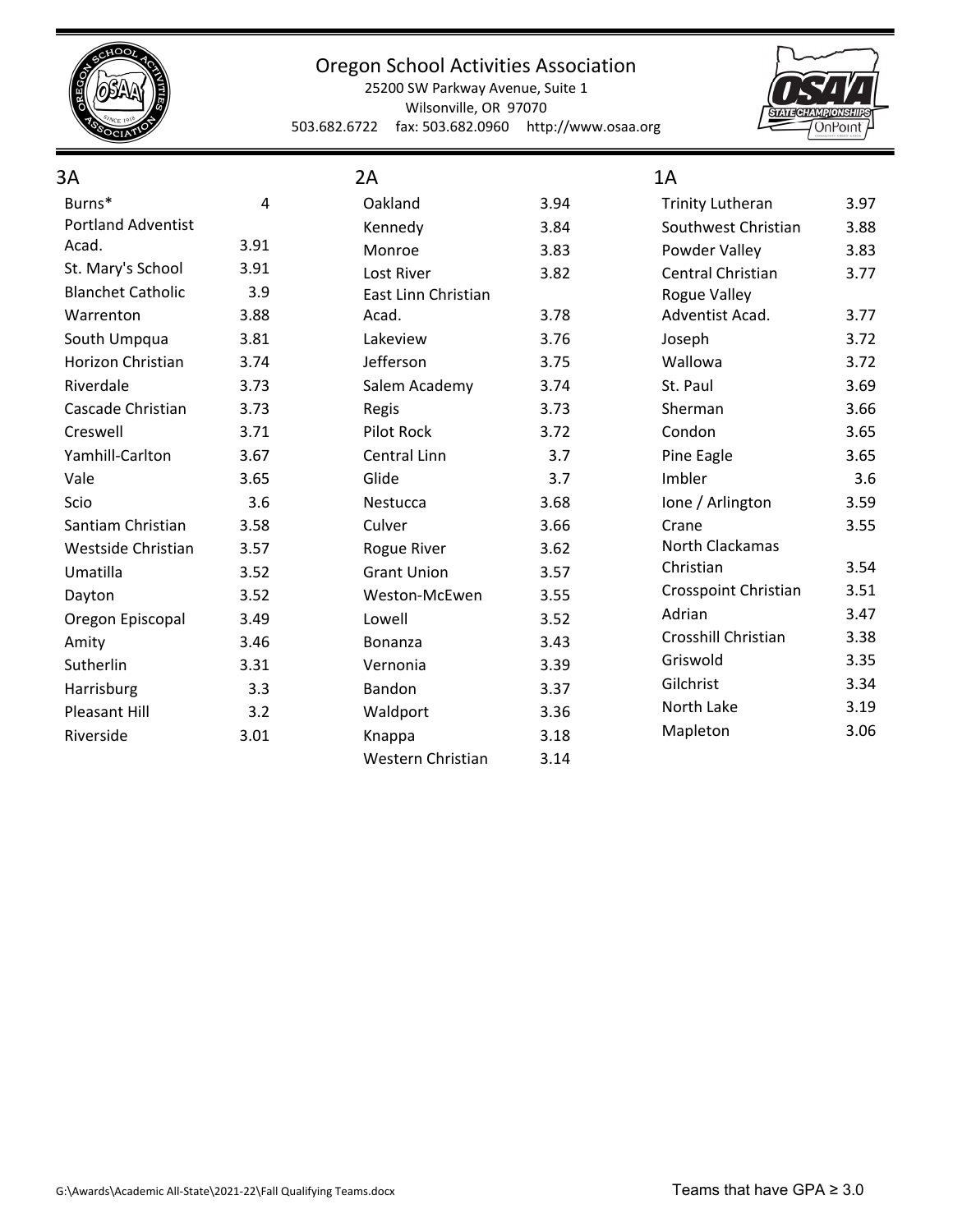

25200 SW Parkway Avenue, Suite 1 Wilsonville, OR 97070 503.682.6722 fax: 503.682.0960 http://www.osaa.org



## **Academic All‐State Qualifying Boys Soccer Teams**

| 6A                      |      | 5A                       |      | 4A                     |      |
|-------------------------|------|--------------------------|------|------------------------|------|
| Grant*                  | 3.86 | La Salle Prep            | 3.71 | Philomath              | 3.77 |
| South Eugene            | 3.82 | Churchill                | 3.68 | <b>Hidden Valley</b>   | 3.68 |
| Ida B. Wells            | 3.8  | <b>Crescent Valley</b>   | 3.68 | Baker / Powder Valley  | 3.62 |
| Summit                  | 3.8  | Putnam                   | 3.68 | Astoria                | 3.6  |
| Franklin                | 3.73 | Ashland                  | 3.62 | North Valley / Rogue   |      |
| Cleveland               | 3.71 | Wilsonville              | 3.6  | River                  | 3.57 |
| Jesuit                  | 3.71 | <b>Hood River Valley</b> | 3.53 | <b>Banks</b>           | 3.46 |
| Clackamas               | 3.7  | Pendleton                | 3.51 | <b>Valley Catholic</b> | 3.44 |
| Century                 | 3.69 | <b>Dallas</b>            | 3.5  | Siuslaw                | 3.42 |
| Roosevelt               | 3.67 | Silverton                | 3.47 | Tillamook              | 3.4  |
| West Linn               | 3.62 | Corvallis                | 3.43 | Henley                 | 3.38 |
| Lincoln                 | 3.6  | North Bend               | 3.35 | <b>Sweet Home</b>      | 3.34 |
| Lakeridge               | 3.56 | Scappoose                | 3.32 | Molalla                | 3.28 |
| Roseburg                | 3.53 | Willamette               | 3.3  | Marshfield             | 3.18 |
| Lake Oswego             | 3.53 | Parkrose                 | 3.26 | Gladstone              | 3.09 |
| South Salem             | 3.52 | Eagle Point              | 3.21 | <b>Cottage Grove</b>   | 3.08 |
| Bend                    | 3.51 | Ridgeview                | 3.14 | <b>Sisters</b>         | 3.08 |
| Tualatin                | 3.51 | Crater                   | 3.1  |                        |      |
| Oregon City             | 3.48 |                          |      |                        |      |
| <b>Central Catholic</b> | 3.47 |                          |      |                        |      |
| Sherwood                | 3.46 |                          |      |                        |      |
| <b>Barlow</b>           | 3.45 |                          |      |                        |      |
| <b>Grants Pass</b>      | 3.44 |                          |      |                        |      |
| <b>Mountain View</b>    | 3.43 |                          |      |                        |      |
| Nelson                  | 3.37 |                          |      |                        |      |
| <b>West Salem</b>       | 3.34 |                          |      |                        |      |
| Liberty                 | 3.32 |                          |      |                        |      |
| Centennial              | 3.32 |                          |      |                        |      |
| Newberg                 | 3.25 |                          |      |                        |      |
| <b>Tigard</b>           | 3.22 |                          |      |                        |      |
| North Medford           | 3.13 |                          |      |                        |      |
| Sandy                   | 3.1  |                          |      |                        |      |
| Glencoe                 | 3.09 |                          |      |                        |      |
| Beaverton               | 3.09 |                          |      |                        |      |
| <b>Forest Grove</b>     | 3.05 |                          |      |                        |      |
| David Douglas           | 3.04 |                          |      |                        |      |

McDaniel 3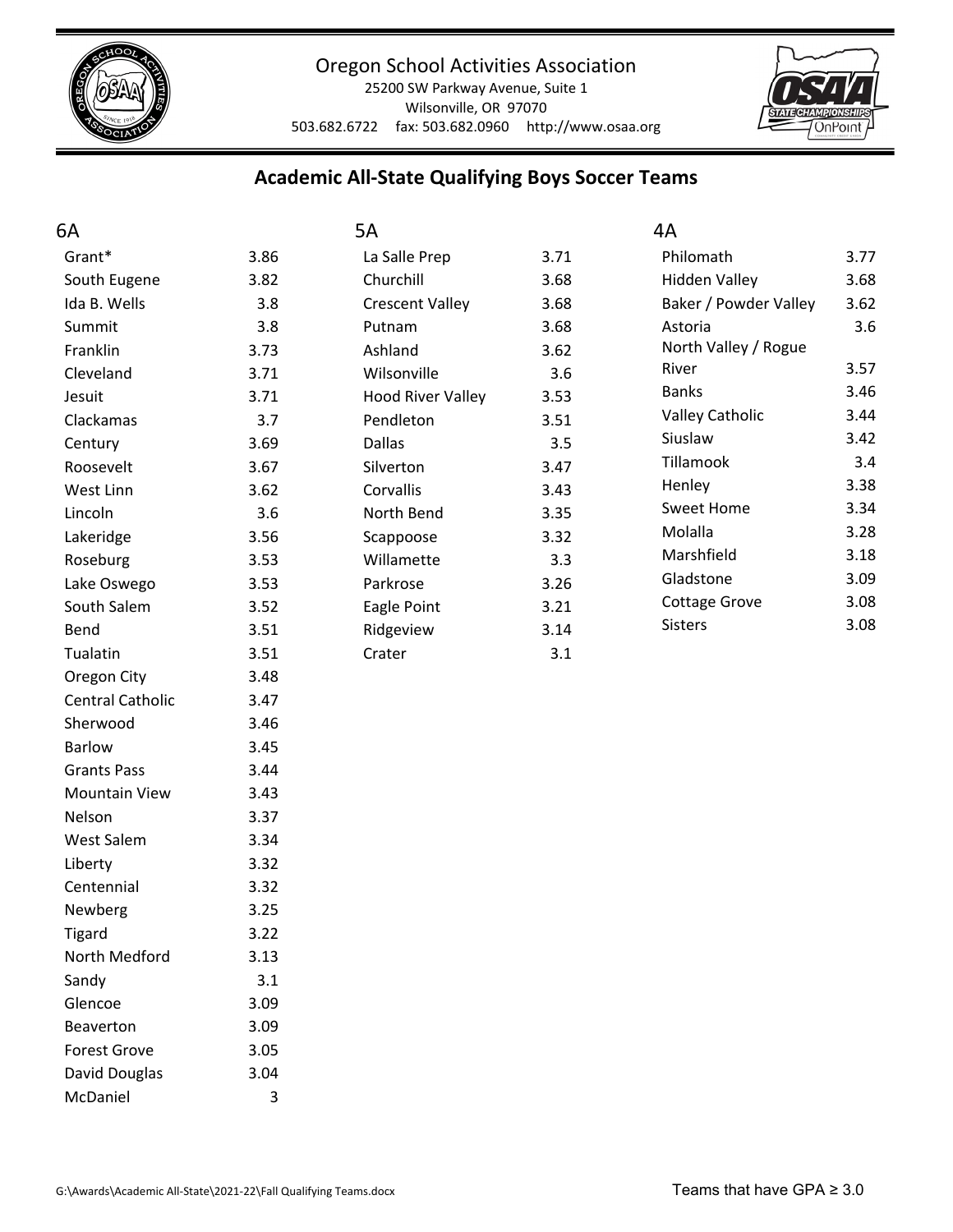

25200 SW Parkway Avenue, Suite 1 Wilsonville, OR 97070 503.682.6722 fax: 503.682.0960 http://www.osaa.org



## 3A/2A/1A

| <b>Pleasant Hill</b>      | 3.79 |
|---------------------------|------|
| St. Mary's School         | 3.77 |
| Central Christian         | 3.76 |
| Riverdale                 | 3.74 |
| North Clackamas Christian | 3.72 |
| <b>Horizon Christian</b>  | 3.7  |
| Southwest Christian       | 3.7  |
| Oregon Episcopal          | 3.61 |
| South Umpqua              | 3.58 |
| Western Christian / Amity | 3.55 |
| Rogue Valley Adventist    |      |
| Acad.                     | 3.55 |
| <b>Four Rivers</b>        | 3.49 |
| Portland Adventist Acad.  | 3.47 |
| Horizon Christian         | 3.44 |
| Crosshill Christian /     |      |
| Jefferson                 | 3.35 |
| Glide                     | 3.34 |
| Santiam Christian / Kings |      |
| Valley Char.              | 3.33 |
| Central Linn              | 3.31 |
| <b>Blanchet Catholic</b>  | 3.31 |
| East Linn Christian Acad. | 3.3  |
| Salem Academy / Kennedy   | 3.3  |
| Riverside                 | 3.17 |
| Westside Christian        | 3.1  |
|                           |      |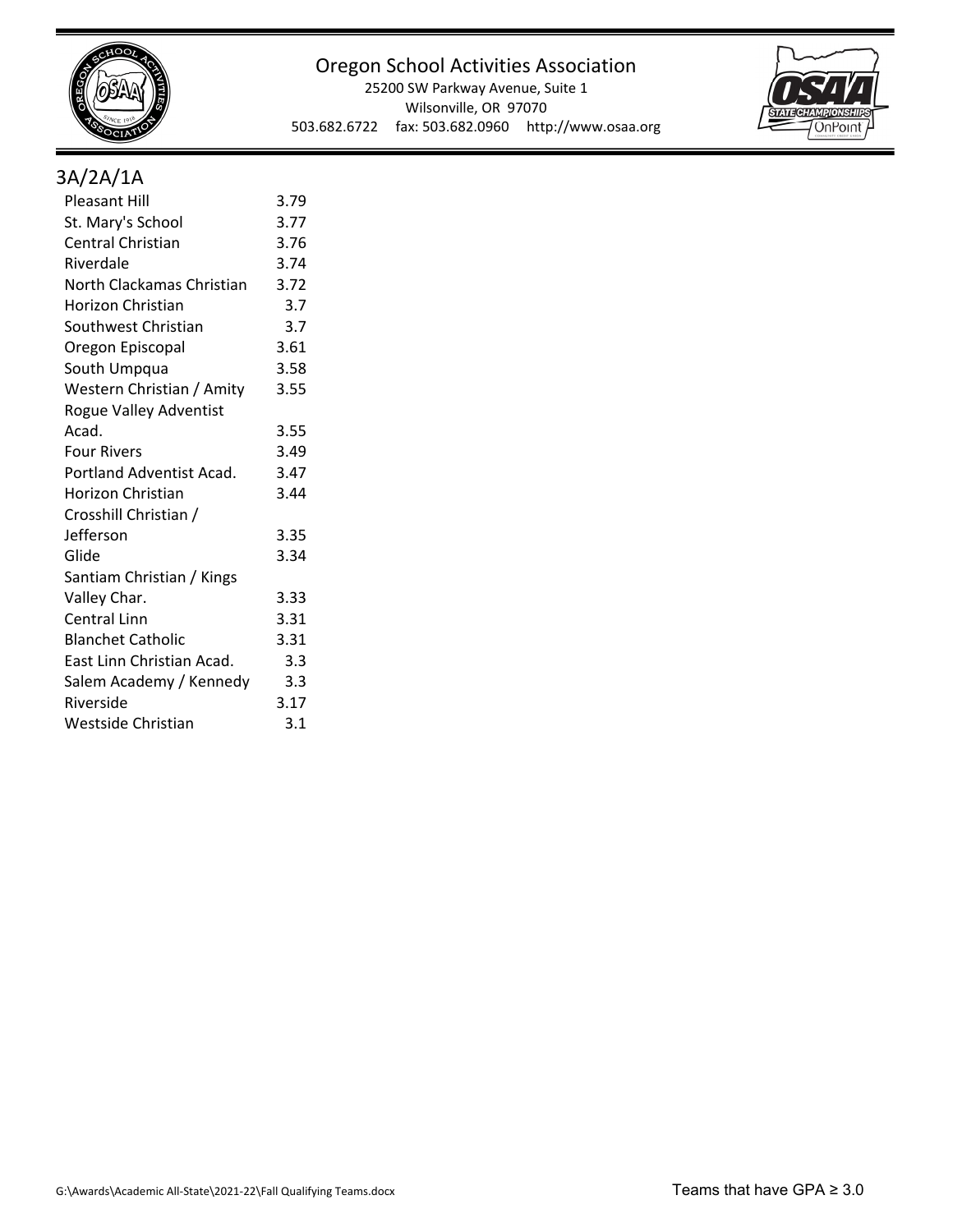

25200 SW Parkway Avenue, Suite 1 Wilsonville, OR 97070 503.682.6722 fax: 503.682.0960 http://www.osaa.org



#### **Academic All‐State Qualifying Girls Soccer Teams**

| 6A                                     |              | 5A                       |      | 4A                     |      |
|----------------------------------------|--------------|--------------------------|------|------------------------|------|
| Grant*                                 | 3.99         | Wilsonville              | 3.92 | North Valley           | 3.96 |
| Roosevelt                              | 3.98         | Crater                   | 3.9  | <b>Sweet Home</b>      | 3.93 |
| Nelson                                 | 3.94         | Pendleton /              |      | Henley                 | 3.84 |
| Cleveland                              | 3.94         | Weston-McEwen            | 3.88 | <b>North Marion</b>    | 3.79 |
| South Eugene                           | 3.92         | North Eugene             | 3.87 | Baker / Powder Valley  | 3.75 |
| Jesuit                                 | 3.9          | Scappoose                | 3.86 |                        |      |
| Tualatin                               | 3.9          | La Salle Prep            | 3.85 | Mazama                 | 3.68 |
| Sherwood                               | 3.89         | Eagle Point              | 3.83 | <b>Valley Catholic</b> | 3.68 |
| West Linn                              | 3.88         |                          |      | Philomath              | 3.66 |
| West Salem                             | 3.87         | Putnam                   | 3.83 | Banks / Vernonia       | 3.66 |
| Bend                                   | 3.85         | <b>Crescent Valley</b>   | 3.82 | <b>Hidden Valley</b>   | 3.65 |
| St. Mary's Academy                     | 3.84         | North Bend               | 3.82 | Gladstone              | 3.63 |
| Beaverton                              | 3.84         | Ashland                  | 3.79 | Woodburn               | 3.61 |
| McMinnville<br><b>Central Catholic</b> | 3.84<br>3.83 | Churchill                | 3.78 | <b>Sisters</b>         | 3.59 |
| Franklin                               | 3.83         | Silverton                | 3.77 | Phoenix                | 3.55 |
| Lakeridge                              | 3.82         | Willamette               | 3.76 | Tillamook              | 3.53 |
| Gresham                                | 3.82         | Ridgeview                | 3.74 | <b>Cottage Grove</b>   | 3.49 |
| McDaniel                               | 3.8          | <b>Crook County</b>      | 3.7  | Cascade                | 3.38 |
| Canby                                  | 3.8          | <b>Hood River Valley</b> | 3.69 | Astoria                | 3.33 |
| South Salem                            | 3.78         | Parkrose                 | 3.68 | Marshfield             | 3.22 |
| Lincoln                                | 3.77         | Hillsboro                | 3.62 |                        | 3.11 |
| Summit                                 | 3.76         | West Albany              | 3.59 | Stayton                |      |
| <b>Mountain View</b>                   | 3.76         | Redmond                  | 3.48 |                        |      |
| Lake Oswego                            | 3.76         | Corvallis                | 3.46 |                        |      |
| McNary                                 | 3.76         |                          |      |                        |      |
| Oregon City                            | 3.74         | St. Helens               | 3.3  |                        |      |
| Century                                | 3.72         |                          |      |                        |      |
| Clackamas                              | 3.71         |                          |      |                        |      |
| <b>Tigard</b>                          | 3.7          |                          |      |                        |      |
| Ida B. Wells                           | 3.69         |                          |      |                        |      |
| David Douglas                          | 3.65         |                          |      |                        |      |
| Southridge                             | 3.62         |                          |      |                        |      |
| Newberg                                | 3.62         |                          |      |                        |      |
| Barlow                                 | 3.62         |                          |      |                        |      |
| Glencoe                                | 3.61         |                          |      |                        |      |
| Liberty                                | 3.57         |                          |      |                        |      |
| North Medford                          | 3.53         |                          |      |                        |      |
| <b>Grants Pass</b>                     | 3.51         |                          |      |                        |      |
| <b>Forest Grove</b>                    | 3.45         |                          |      |                        |      |
| Roseburg                               | 3.37         |                          |      |                        |      |

Sandy 3.27 Centennial 3.2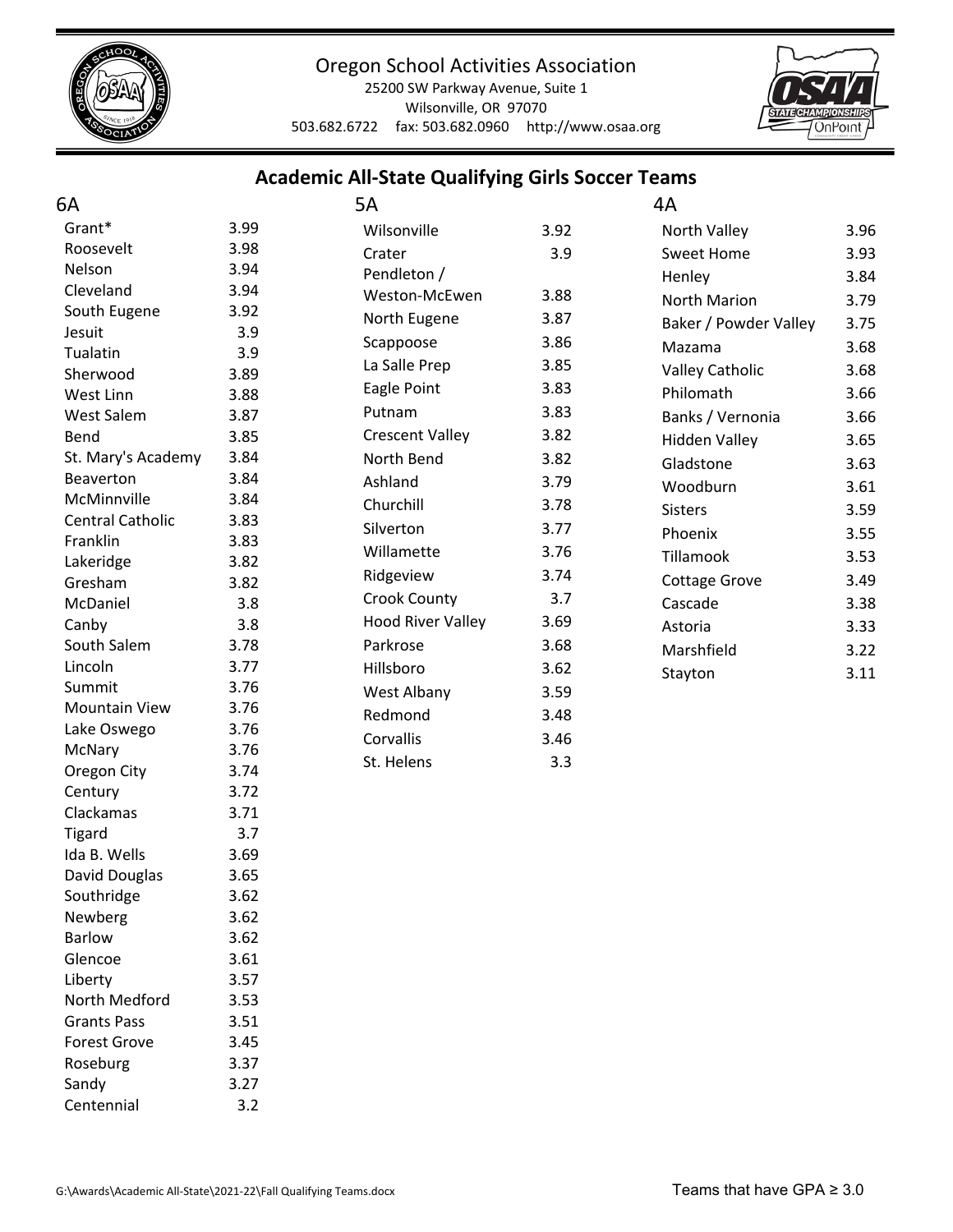

25200 SW Parkway Avenue, Suite 1 Wilsonville, OR 97070 503.682.6722 fax: 503.682.0960 http://www.osaa.org



## 3A/2A/1A

| Riverdale                 | 3.91 |
|---------------------------|------|
| <b>Central Linn</b>       | 3.8  |
| <b>Four Rivers</b>        | 3.71 |
| St. Mary's School         | 3.71 |
| Santiam Christian / Kings |      |
| Valley Char.              | 3.7  |
| Cascade Christian         | 3.69 |
| Yamhill-Carlton           | 3.67 |
| Oregon Episcopal          | 3.66 |
| Pleasant Hill             | 3.66 |
| Salem Academy /           |      |
| Kennedy                   | 3.66 |
| Amity / Western           |      |
| Christian                 | 3.6  |
| <b>Westside Christian</b> | 3.59 |
| <b>Blanchet Catholic</b>  | 3.54 |
| Lakeview                  | 3.5  |
| Dayton                    | 3.46 |
| Coquille / Myrtle Point   | 3.37 |
| Sutherlin                 | 3.35 |
| Creswell                  | 3.29 |
| Umatilla                  | 3.17 |
| Riverside                 | 3.15 |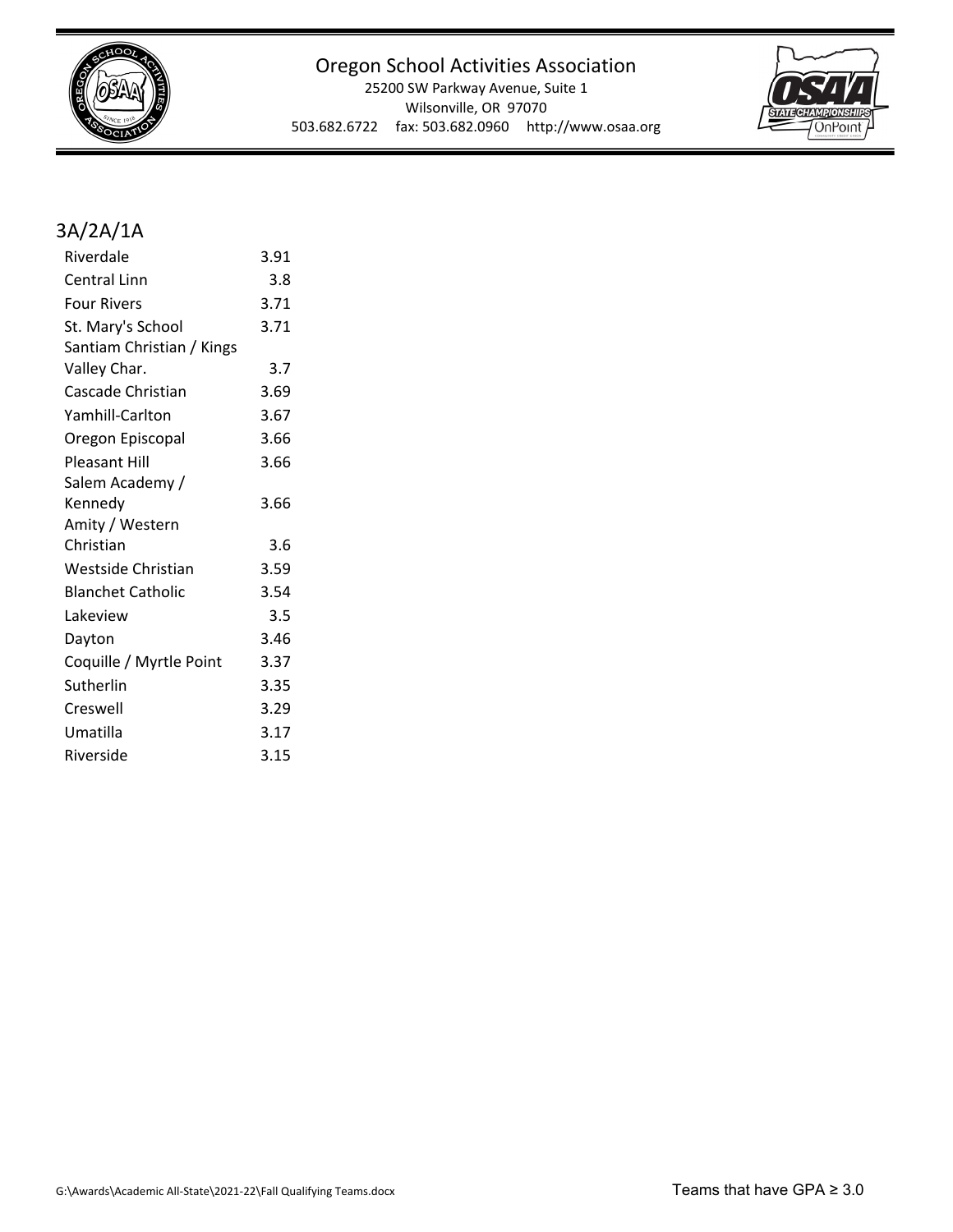

Wilsonville, OR 97070

503.682.6722 fax: 503.682.0960 http://www.osaa.org



## **Academic All‐State Qualifying Boys Cross Country Teams**

| 6A                   |      | Beaverton                | 3.37           | 4A                     |      |
|----------------------|------|--------------------------|----------------|------------------------|------|
| Grant*               | 4    |                          |                | Philomath*             | 4    |
| Lakeridge*           | 4    | 5A                       |                | North Marion           | 3.92 |
| Summit               | 3.98 | Churchill*               | $\overline{4}$ | Astoria                | 3.73 |
| Ida B. Wells         | 3.97 | Ashland                  | 3.9            | <b>Valley Catholic</b> | 3.7  |
| <b>Barlow</b>        | 3.96 | Corvallis                | 3.85           | Woodburn               | 3.66 |
| <b>Tigard</b>        | 3.94 | <b>Hood River Valley</b> | 3.81           | Tillamook              | 3.63 |
| <b>Mountain View</b> | 3.94 | La Salle Prep            | 3.8            | Stayton                | 3.56 |
| West Linn            | 3.91 | Parkrose                 | 3.76           | Phoenix                | 3.55 |
| Clackamas            | 3.9  | Crater                   | 3.76           | <b>Cottage Grove</b>   | 3.42 |
| Jefferson            | 3.9  | South Albany             | 3.76           | Cascade                | 3.38 |
| Oregon City          | 3.89 | Pendleton                | 3.74           | <b>Hidden Valley</b>   | 3.34 |
| Jesuit               | 3.85 | Crook County             | 3.73           | <b>Sisters</b>         | 3.28 |
| Centennial           | 3.85 | Willamette               | 3.73           | Molalla                | 3.23 |
| Liberty              | 3.82 | Putnam                   | 3.64           | Marshfield             | 3.2  |
| South Eugene         | 3.81 | <b>Dallas</b>            | 3.5            | Henley                 | 3.19 |
| Central Catholic     | 3.81 | Wilsonville              | 3.5            |                        |      |
| Bend                 | 3.79 | St. Helens               | 3.49           |                        |      |
| South Salem          | 3.79 | Eagle Point              | 3.48           |                        |      |
| Lincoln              | 3.77 | Hillsboro                | 3.45           |                        |      |
| <b>West Salem</b>    | 3.74 | West Albany              | 3.41           |                        |      |
| Franklin             | 3.74 | Redmond                  | 3.4            |                        |      |
| <b>Forest Grove</b>  | 3.74 | Silverton                | 3.39           |                        |      |
| Canby                | 3.72 | North Bend               | 3.38           |                        |      |
| Century              | 3.71 | <b>Crescent Valley</b>   | 3.31           |                        |      |
| Cleveland            | 3.71 | North Salem              | 3.16           |                        |      |
| McNary               | 3.64 |                          |                |                        |      |
| Roseburg             | 3.64 |                          |                |                        |      |
| Newberg              | 3.63 |                          |                |                        |      |
| North Medford        | 3.61 |                          |                |                        |      |
| Nelson               | 3.58 |                          |                |                        |      |
| <b>Grants Pass</b>   | 3.55 |                          |                |                        |      |
| Sherwood             | 3.54 |                          |                |                        |      |
| Southridge           | 3.53 |                          |                |                        |      |
| Roosevelt            | 3.53 |                          |                |                        |      |
| Lake Oswego          | 3.5  |                          |                |                        |      |
| Glencoe              | 3.49 |                          |                |                        |      |
| McDaniel             | 3.44 |                          |                |                        |      |
| Sandy                | 3.39 |                          |                |                        |      |

McMinnville 3.38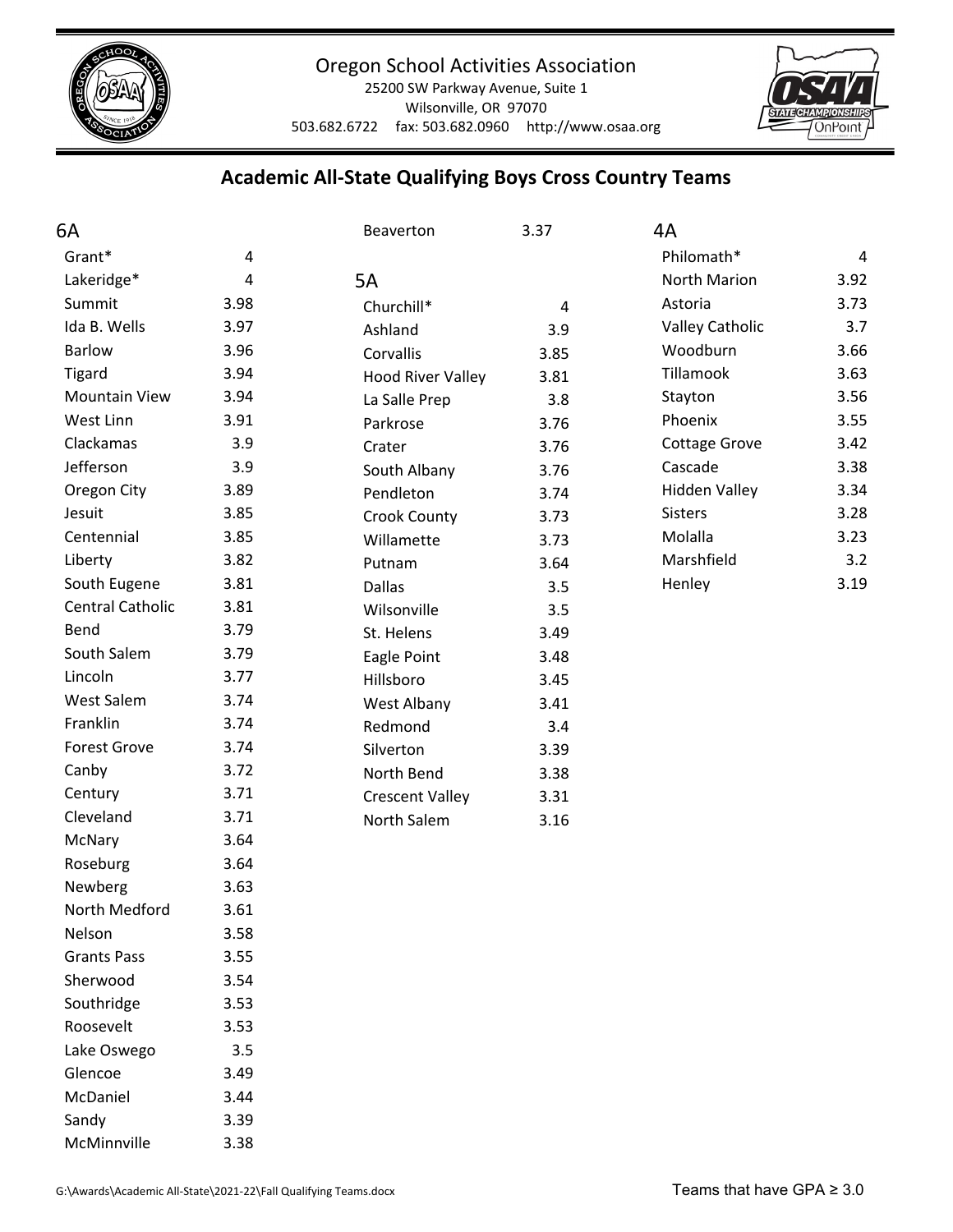

Yamhill-Carlton 3.36 Sutherlin 3

#### Oregon School Activities Association

25200 SW Parkway Avenue, Suite 1 Wilsonville, OR 97070 503.682.6722 fax: 503.682.0960 http://www.osaa.org



#### 3A

## 2A/1A

| <b>Blanchet Catholic</b>  | 3.97 | St. Stephen's Acad.* | 4    |
|---------------------------|------|----------------------|------|
| Horizon Christian         | 3.92 | Waldport             | 3.89 |
| Cascade Christian         | 3.84 | Knappa               | 3.73 |
| Westside Christian        | 3.83 | Southwest Christian  | 3.58 |
| Warrenton                 | 3.82 | <b>Grant Union</b>   | 3.47 |
| Santiam Christian         | 3.82 | Bandon               | 3.42 |
| Oregon Episcopal          | 3.68 | Culver               | 3.23 |
| St. Mary's School         | 3.67 | Kennedy              | 3.05 |
| <b>Portland Adventist</b> |      | Cascades Academy     | 3.03 |
| Acad.                     | 3.55 |                      |      |
| Riverdale                 | 3.54 |                      |      |
| Vale                      | 3.5  |                      |      |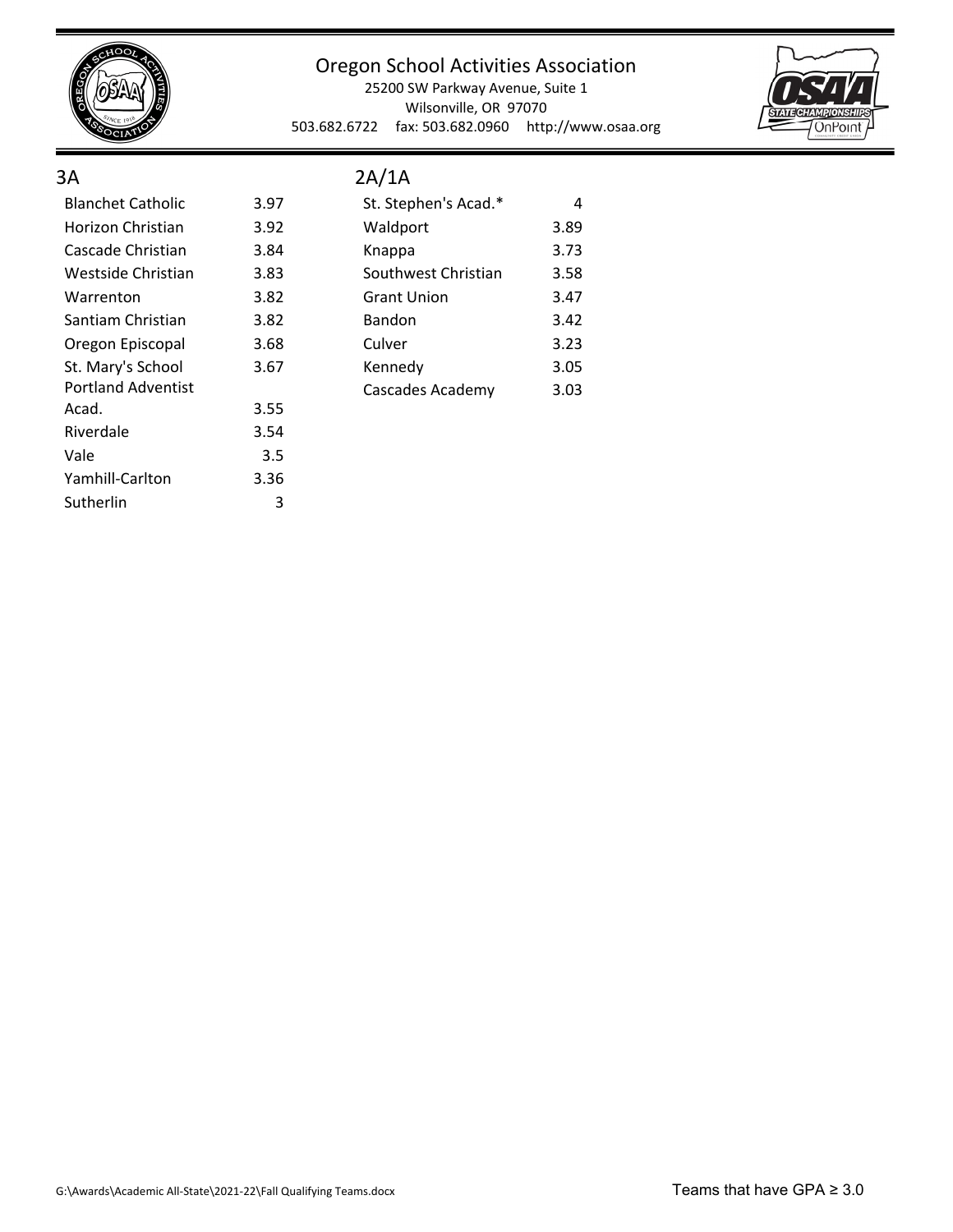

25200 SW Parkway Avenue, Suite 1 Wilsonville, OR 97070 503.682.6722 fax: 503.682.0960 http://www.osaa.org



## **Academic All‐State Qualifying Girls Cross Country Teams**

| 6A                   |      | 5A                       |            | 4A                     |      |
|----------------------|------|--------------------------|------------|------------------------|------|
| Liberty*             | 4    | Parkrose*                | $\sqrt{4}$ | Philomath              | 3.99 |
| Sherwood*            | 4    | Ashland                  | 3.98       | <b>Valley Catholic</b> | 3.97 |
| Franklin*            | 4    | Churchill                | 3.97       | Phoenix                | 3.96 |
| Tualatin*            | 4    | Central                  | 3.94       | Henley                 | 3.92 |
| Grant*               | 4    | La Salle Prep            | 3.94       | Cascade                | 3.81 |
| South Eugene*        | 4    | Silverton                | 3.85       | Stayton                | 3.8  |
| Tigard*              | 4    | <b>Hood River Valley</b> | 3.82       | <b>Cottage Grove</b>   | 3.79 |
| West Salem*          | 4    | South Albany             | 3.75       | Woodburn               | 3.76 |
| West Linn*           | 4    | Corvallis                | 3.71       | Tillamook              | 3.74 |
| McMinnville          | 3.98 | West Albany              | 3.7        | Sisters                | 3.64 |
| Lakeridge            | 3.98 | North Bend               | 3.68       |                        |      |
| Glencoe              | 3.97 | North Salem              | 3.67       |                        |      |
| Oregon City          | 3.97 | Hillsboro                | 3.56       |                        |      |
| Ida B. Wells         | 3.96 | Wilsonville              | 3.5        |                        |      |
| Nelson               | 3.94 | <b>Crescent Valley</b>   | 3.49       |                        |      |
| Jesuit               | 3.93 | Crater                   | 3.48       |                        |      |
| Roseburg             | 3.93 |                          |            |                        |      |
| Central Catholic     | 3.92 |                          |            |                        |      |
| Roosevelt            | 3.92 |                          |            |                        |      |
| Summit               | 3.91 |                          |            |                        |      |
| Bend                 | 3.88 |                          |            |                        |      |
| Lincoln              | 3.86 |                          |            |                        |      |
| Cleveland            | 3.85 |                          |            |                        |      |
| <b>Grants Pass</b>   | 3.82 |                          |            |                        |      |
| Clackamas            | 3.82 |                          |            |                        |      |
| Canby                | 3.8  |                          |            |                        |      |
| St. Mary's Academy   | 3.79 |                          |            |                        |      |
| Sandy                | 3.77 |                          |            |                        |      |
| Newberg              | 3.75 |                          |            |                        |      |
| Southridge           | 3.72 |                          |            |                        |      |
| North Medford        | 3.72 |                          |            |                        |      |
| Lake Oswego          | 3.71 |                          |            |                        |      |
| Beaverton            | 3.67 |                          |            |                        |      |
| <b>Barlow</b>        | 3.67 |                          |            |                        |      |
| <b>Mountain View</b> | 3.66 |                          |            |                        |      |
| Century              | 3.59 |                          |            |                        |      |
| McNary               | 3.54 |                          |            |                        |      |
| Gresham              | 3.33 |                          |            |                        |      |